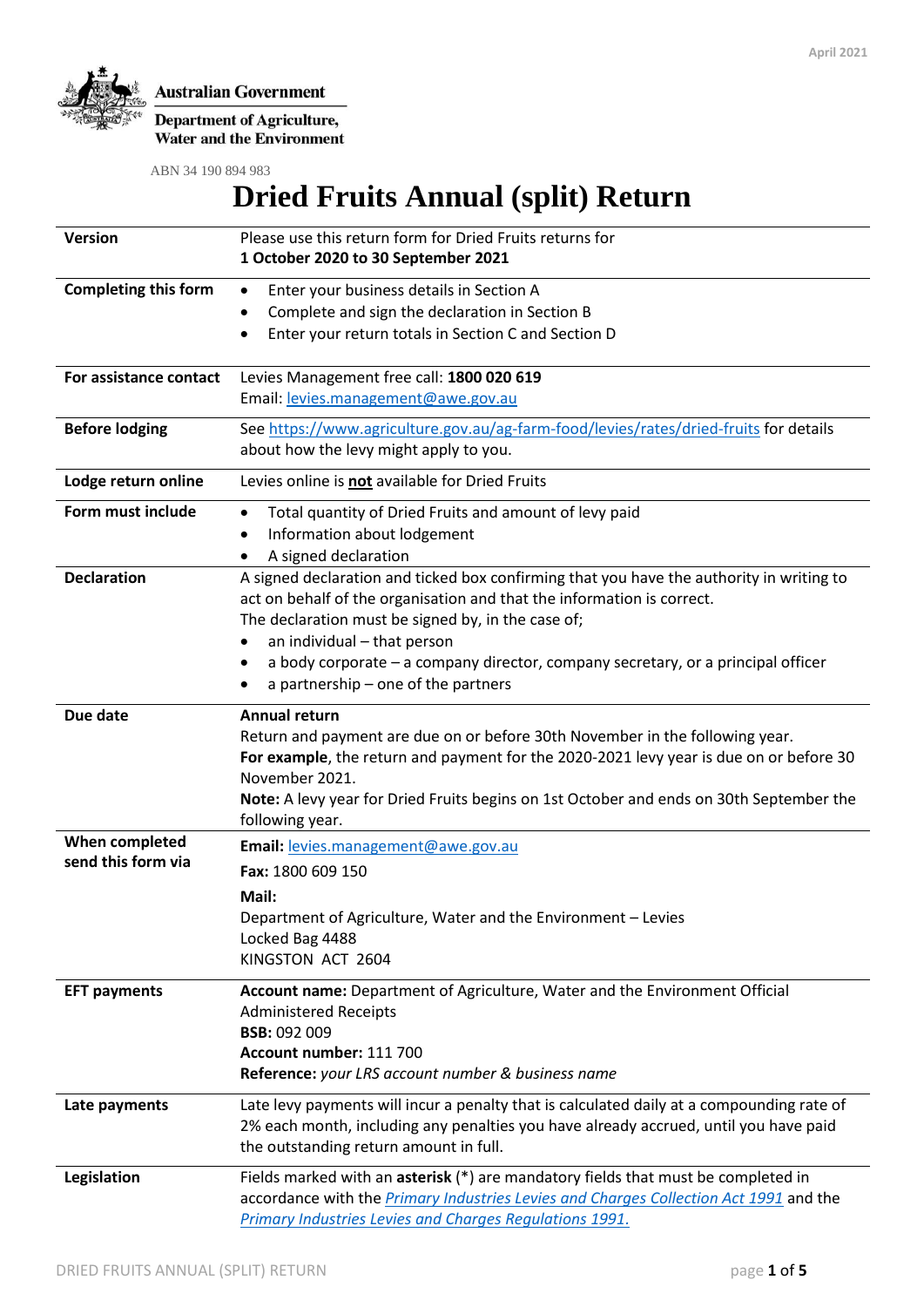

# **Dried Fruits Annual (split) Return**

# SECTION A: Lodgement details

| LRS account number                                                                                                                                                                                                               | Levy year* 1/10/ ______ to 30/09/ |    |  |  |  |
|----------------------------------------------------------------------------------------------------------------------------------------------------------------------------------------------------------------------------------|-----------------------------------|----|--|--|--|
| Please note that your LRS account number is required for account management purposes.                                                                                                                                            |                                   |    |  |  |  |
| ABN/ACN*                                                                                                                                                                                                                         |                                   |    |  |  |  |
| Name*                                                                                                                                                                                                                            |                                   |    |  |  |  |
| Please note that name can be either the name of a company or an individual. Please use whichever is most relevant.                                                                                                               |                                   |    |  |  |  |
| Address*                                                                                                                                                                                                                         |                                   |    |  |  |  |
| Postal Address*                                                                                                                                                                                                                  |                                   |    |  |  |  |
| Phone                                                                                                                                                                                                                            | Fax                               |    |  |  |  |
| Email                                                                                                                                                                                                                            |                                   |    |  |  |  |
| Method of payment: EFT     Cheque     Money Order                                                                                                                                                                                | Levy paid*                        | \$ |  |  |  |
|                                                                                                                                                                                                                                  |                                   |    |  |  |  |
| <b>SECTION B: Declaration</b>                                                                                                                                                                                                    |                                   |    |  |  |  |
| Declaration: I declare that to the best of my knowledge the information contained on this return form and any<br>attachments is correct in every essential detail. Giving false or misleading information is a criminal offence. |                                   |    |  |  |  |
| First name*<br>Title                                                                                                                                                                                                             | Last name*                        |    |  |  |  |
| I have the authority to sign this declaration as a director, secretary or principal officer of the body<br>corporate, partner, owner or other person, authorised in writing to act on behalf of this organisation.               |                                   |    |  |  |  |
| Signature*                                                                                                                                                                                                                       | Date*                             | 7  |  |  |  |



**Australian Government** 

**Department of Agriculture, Water and the Environment** ABN 34 190 894 983

| ٠<br>1 |
|--------|
|--------|

Date: Return ID:

OFFICE USE ONLY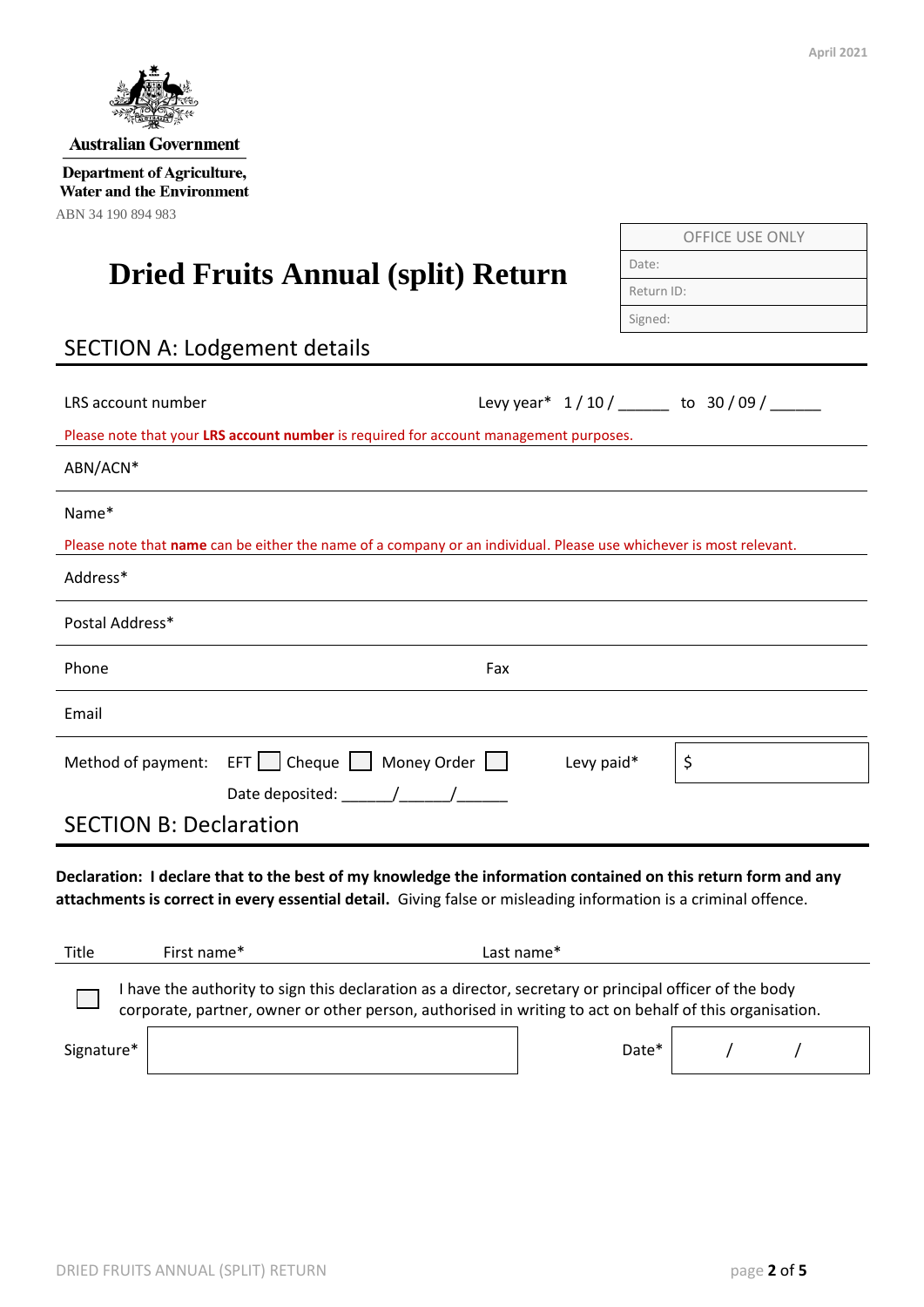

#### **Australian Government**

#### **Department of Agriculture, Water and the Environment**

ABN 34 190 894 983

## SECTION C: Total quantity and levy details **for 1 October to 31 December 2020**

#### **A – Previous Calendar year**

Dried Fruit received during the levy year being dried fruit of the season that commenced on 1 October and ended on 31 December in the previous calendar year.

| Variety           | LMU | (i)<br><b>Weight (tonnes)</b> | (i)<br>Rate of levy per tonne | $(i) \times (ii) =$<br>Levy payable* |
|-------------------|-----|-------------------------------|-------------------------------|--------------------------------------|
| Currants          | 020 | tonnes<br>01                  | \$11.00                       | \$                                   |
| Raisins           | 020 | tonnes<br>02                  | \$11.00                       | \$                                   |
| Sultanas          | 020 | tonnes<br>03                  | \$11.00                       | \$                                   |
| Apricots          | 020 | tonnes<br>04                  | \$32.00                       | \$                                   |
| <b>Nectarines</b> | 020 | tonnes<br>05                  | \$32.00                       | \$                                   |
| Peaches           | 020 | tonnes<br>06                  | \$32.00                       | \$                                   |
| Pears             | 020 | tonnes<br>07                  | \$32.00                       | \$                                   |
| Plums (Prunes)    | 020 | tonnes<br>08                  | \$13.00                       | \$                                   |
|                   |     |                               | <b>TOTAL A</b>                | \$                                   |

#### **B – Current Calendar year**

Dried Fruit received during the levy year being dried fruit of the season that commenced on 1 January and ended on 30 September in the current calendar year.

| Variety                    | LMU | (i)<br><b>Weight (tonnes)</b> | (i)<br>Rate of levy per tonne | $(i) \times (ii) =$<br>Levy payable* |
|----------------------------|-----|-------------------------------|-------------------------------|--------------------------------------|
| Currants                   | 020 | tonnes<br>01                  | \$11.00                       | \$                                   |
| Raisins                    | 020 | tonnes<br>02                  | \$11.00                       | \$                                   |
| <b>Sultanas</b>            | 020 | tonnes<br>03                  | \$11.00                       | \$                                   |
| Apricots                   | 020 | tonnes<br>04                  | \$32.00                       | \$                                   |
| <b>Nectarines</b>          | 020 | tonnes<br>05                  | \$32.00                       | \$                                   |
| Peaches                    | 020 | tonnes<br>06                  | \$32.00                       | \$                                   |
| Pears                      | 020 | tonnes<br>07                  | \$32.00                       | \$                                   |
| Plums (Prunes)             | 020 | tonnes<br>08                  | \$13.00                       | \$                                   |
| <b>TOTAL B</b>             |     |                               |                               | \$                                   |
| TOTAL LEVY PAYABLE (A + B) |     |                               |                               | \$                                   |

\*GST is not applied to Australian Government levies and charges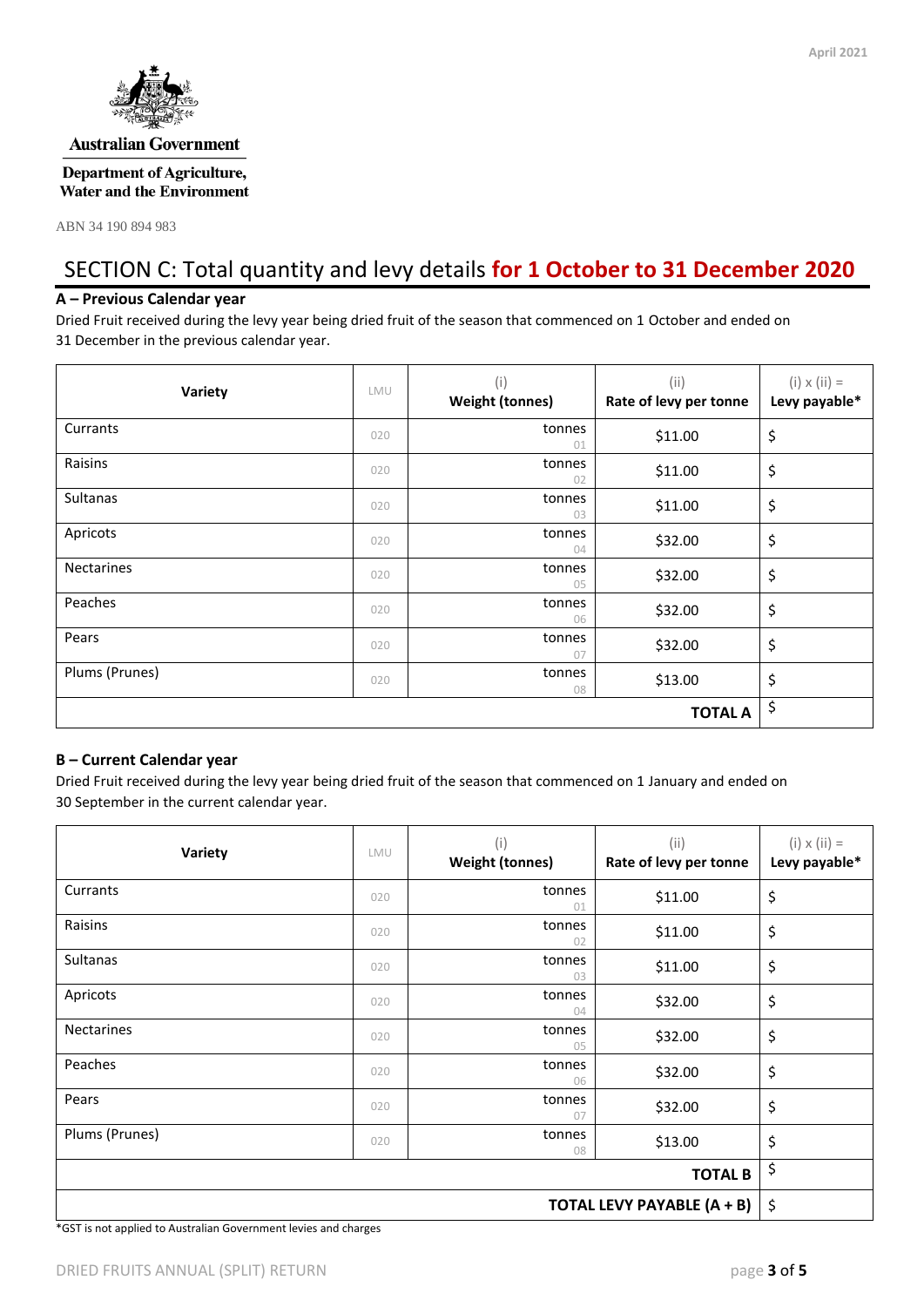# SECTION D: Total quantity and levy details **for 1 January to 30 September 2021**

#### **A – Previous Calendar year**

Dried Fruit received during the levy year being dried fruit of the season that commenced on 1 October and ended on 31 December in the previous calendar year.

| Variety           | LMU | (i)<br><b>Weight (tonnes)</b> | (i)<br>Rate of levy per tonne | $(i) \times (ii) =$<br>Levy payable* |
|-------------------|-----|-------------------------------|-------------------------------|--------------------------------------|
| Currants          | 020 | tonnes<br>01                  | \$12.00                       | \$                                   |
| Raisins           | 020 | tonnes<br>02                  | \$12.00                       | \$                                   |
| Sultanas          | 020 | tonnes<br>03                  | \$12.00                       | \$                                   |
| Apricots          | 020 | tonnes<br>04                  | \$32.00                       | \$                                   |
| <b>Nectarines</b> | 020 | tonnes<br>05                  | \$32.00                       | \$                                   |
| Peaches           | 020 | tonnes<br>06                  | \$32.00                       | \$                                   |
| Pears             | 020 | tonnes<br>07                  | \$32.00                       | \$                                   |
| Plums (Prunes)    | 020 | tonnes<br>08                  | \$13.00                       | \$                                   |
| <b>TOTAL A</b>    |     |                               |                               | \$                                   |

#### **B – Current Calendar year**

Dried Fruit received during the levy year being dried fruit of the season that commenced on 1 January and ended on 30 September in the current calendar year.

| Variety                    | LMU | (i)<br><b>Weight (tonnes)</b> | (i)<br>Rate of levy per tonne | $(i) \times (ii) =$<br>Levy payable* |
|----------------------------|-----|-------------------------------|-------------------------------|--------------------------------------|
| Currants                   | 020 | tonnes<br>01                  | \$12.00                       | \$                                   |
| Raisins                    | 020 | tonnes<br>02                  | \$12.00                       | \$                                   |
| Sultanas                   | 020 | tonnes<br>03                  | \$12.00                       | \$                                   |
| Apricots                   | 020 | tonnes<br>04                  | \$32.00                       | \$                                   |
| <b>Nectarines</b>          | 020 | tonnes<br>05                  | \$32.00                       | \$                                   |
| Peaches                    | 020 | tonnes<br>06                  | \$32.00                       | \$                                   |
| Pears                      | 020 | tonnes<br>07                  | \$32.00                       | \$                                   |
| Plums (Prunes)             | 020 | tonnes<br>08                  | \$13.00                       | \$                                   |
| <b>TOTAL B</b>             |     |                               |                               | \$                                   |
| TOTAL LEVY PAYABLE (A + B) |     |                               |                               | \$                                   |

\*GST is not applied to Australian Government levies and charges